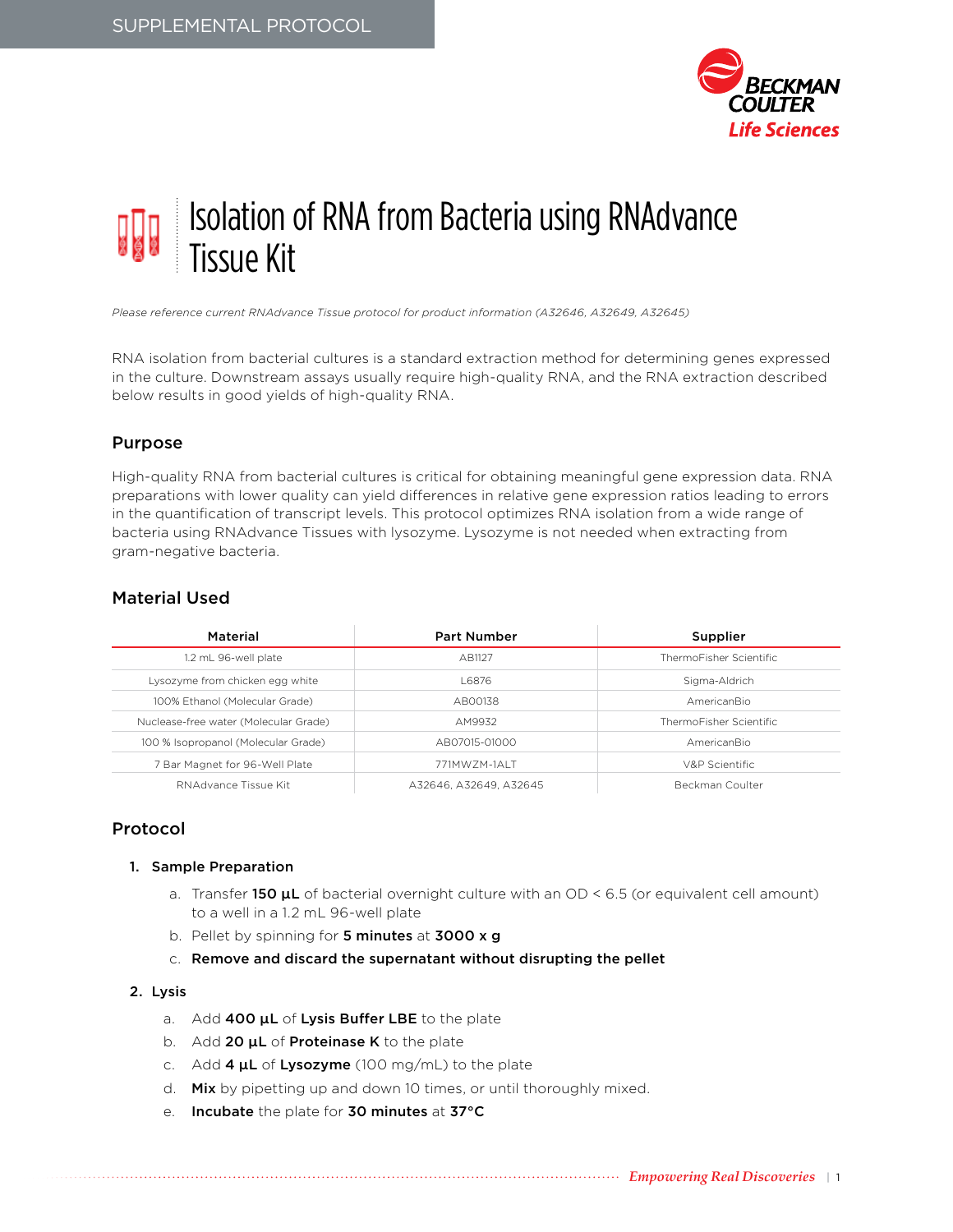#### 3. Bind

- a. Vortex the bottle of **Bind Buffer BBC** to fully resuspend the beads
- b. Combine 80  $\mu$ L Bind Buffer BBC and 320  $\mu$ L Isopropanol for Bind Solution
- c. Add 400  $\mu$ L of Bind Solution to the plate
- d. Incubate the plate for 5 minutes at room temperature
- e. Place the plate on a **magnet** for **15 minutes** (or until the supernatant is clear)
- f. Remove and discard the supernatant without disrupting the beads
- g. Remove the plate from the magnet

#### 4. Wash

- a. Add 800 uL of Wash Buffer WBD to the plate
- b. Mix by pipetting up and down 10 times, or until thoroughly mixed
- c. Place the plate on a **magnet** for **7 minutes** (or until the supernatant is clear)
- d. Remove and discard the supernatant without disrupting the beads
- e. Remove the plate from the magnet

#### 5. Ethanol Wash

- a. Add 800  $\mu$ L of 70% Ethanol to the plate
- b. Mix by pipetting up and down 10 times, or until thoroughly mixed
- c. Place the plate on a **magnet** for  $4$  minutes (or until the supernatant is clear)
- d. Remove and discard the supernatant without disrupting the beads
- e. Remove the plate from the magnet

#### 6. DNase Treat

- a. Add 100 **uL** of **DNase solution** to the plate
	- i. DNase solution is prepared as follows
		- a. 10 uL of 10x DNase Buffer
		- b. 10 µL of DNase I
		- c. 80 µL of nuclease-free water
- b. Incubate the plate for 1 min at room temperature
- c. Mix by pipetting up and down 10 times, or until thoroughly mixed
- d. Incubate the plate for 15 minutes at 37°C

#### 7. Rebind

- a. Add 550  $\mu$ L of Wash Buffer WBD to plate
- b. Mix by pipetting up and down 10 times, or until thoroughly mixed
- c. Incubate the plate for 5 minutes at room temperature
- d. Place the plate on a **magnet** for 6 minutes (or until the supernatant is clear)
- e. Remove and discard the supernatant without disrupting the beads
- 8. Ethanol Washes (Leave samples on the magnet for the following steps)
	- a. Add 600 µL of 70% ethanol to plate
	- b. Place the plate on the magnet for 1 minute
	- c. Remove and discard the supernatant without disrupting the beads
	- d. Repeat steps 8.a-8.c for a total of **3 washes**
	- e. Remove the plate from the magnet